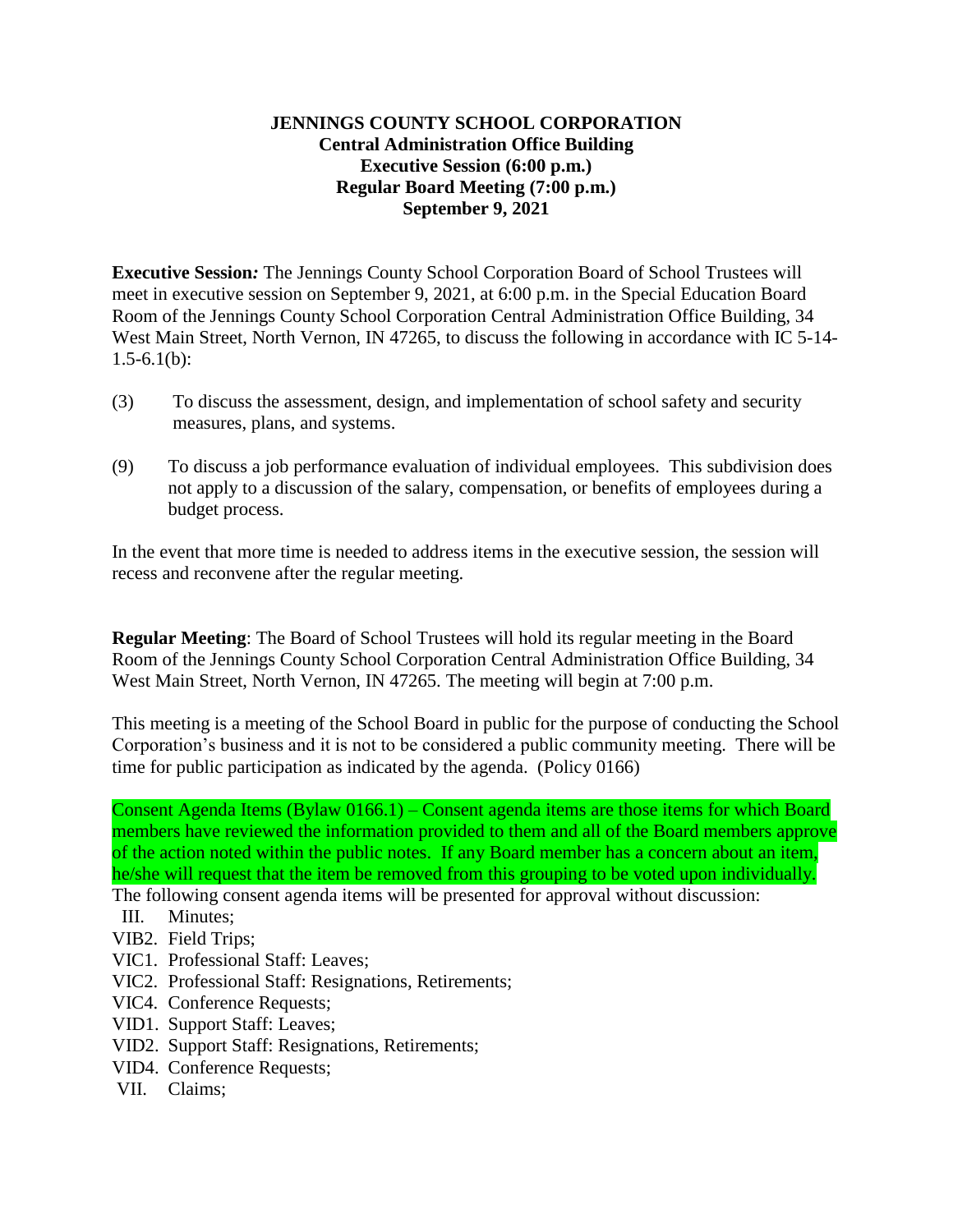Agenda Information Items – Information items are those items that the Board members are given to review. If a Board member wishes to discuss any of these items, he/she will indicate that the item(s) be removed from this grouping for discussion during the meeting.

The following information items will be shared with the Board:

- VIE2. August Fund Report
- VIIIA1. Area Plan Commission Minutes 8/2/2021.

## **Agenda**

- I. Pledge
- II. Consent Agenda Items
- III. Minutes of the Executive Session, Public Hearing: Pre-Bargaining and the Regular Board Meeting of August 26, 2021.
- IV. Community Non-Agenda Items
	- The President will ask if anyone would like to speak on an item not on the agenda.
- V. Old Business
	- A. Programs (Policy 2000)
		- 1. School Improvement Plans, Approval
- VI. New Business
	- A. NEOLA
		- 1. NEOLA Policy 0112, Purpose, First Reading.
		- 2. NEOLA Policy 1220, Employment of the Superintendent, First Reading.
		- 3. NEOLA Policy 2240, Controversial Issues, First Reading.
		- 4. NEOLA Policy 2260.01, Section 504/ADA Prohibition Against Discrimination Based on Disability, First Reading.
		- 5. NEOLA Policy 2266, Nondiscrimination on the Basis of Sex in Education Programs or Activities, First Reading.
		- 6. NEOLA Policy 3120, Employment of Professional Staff, First Reading.
		- 7. NEOLA Policy 4120, Employment of Support Staff, First Reading.
		- 8. NEOLA Policy 4425, Nursing Mothers, First Reading.
		- 9. NEOLA Policy 4430, Leaves of Absence, First Reading.
		- B. Programs (Policy 2000)
			- 1. Student Assistance Program Contractual Agreement between Bowen Center for Human Services and Jennings County School Corporation, Approval
			- 2. Field Trips
		- C. Professional Staff (Policy 3000)
			- 1. Leaves
			- 2. Resignations/Retirements
			- 3. Recommendations
			- 4. Conference Requests
		- D. Support Staff (Policy 4000)
			- 1. Leaves
			- 2. Resignations/Retirements
			- 3. Recommendations
			- 4. Conference Requests
		- E. Finances (Policy 6000)
			- 1. Donations, Approval
				- Hayden United Methodist Church, \$500 to BCE for Student Activities.